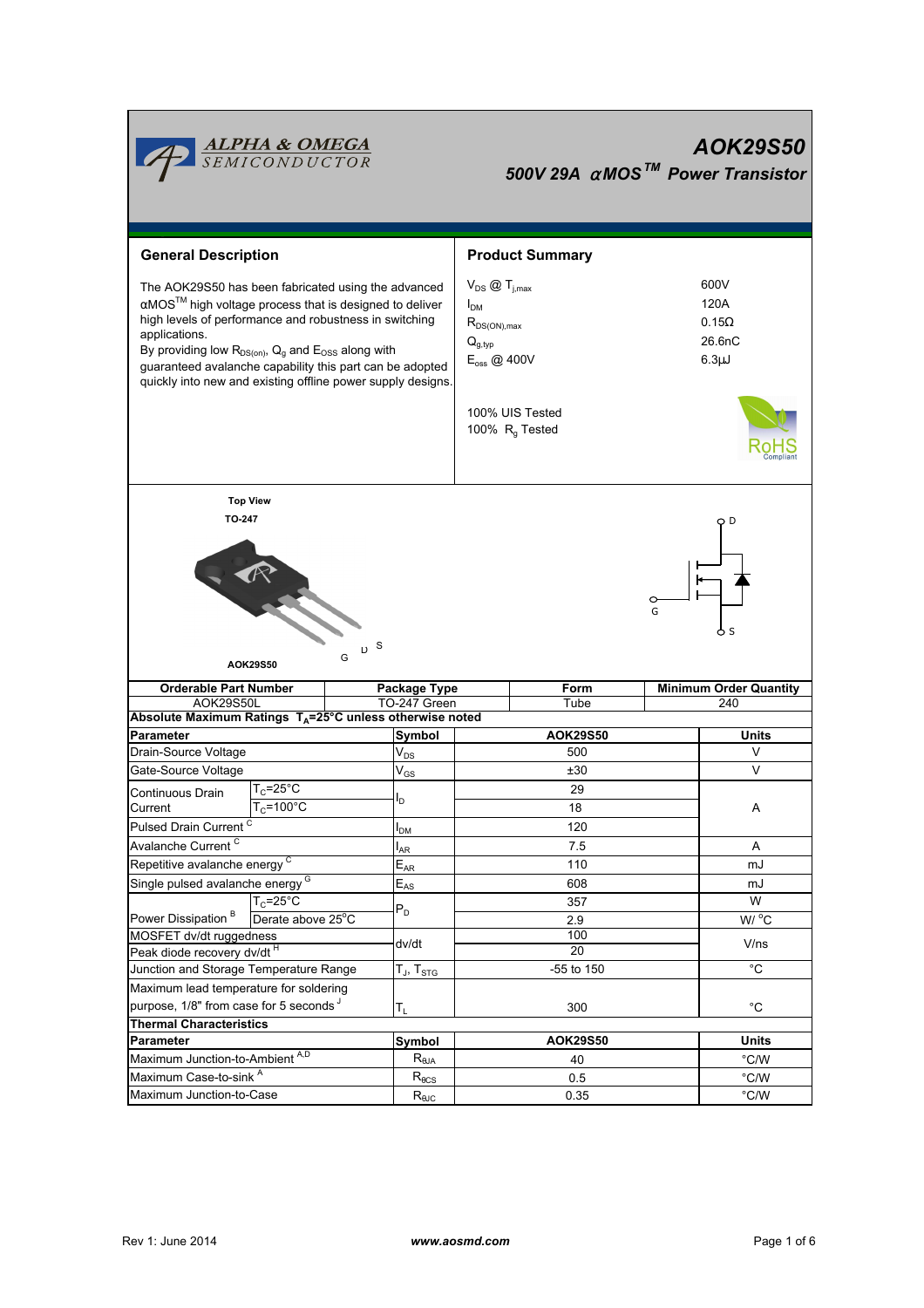

#### **Electrical Characteristics (TJ=25°C unless otherwise noted)**

| <b>Symbol</b>                          | Parameter                                                                           | <b>Conditions</b>                                                  | Min                      | <b>Typ</b>     | Max                      | <b>Units</b> |  |  |  |  |  |
|----------------------------------------|-------------------------------------------------------------------------------------|--------------------------------------------------------------------|--------------------------|----------------|--------------------------|--------------|--|--|--|--|--|
| <b>STATIC PARAMETERS</b>               |                                                                                     |                                                                    |                          |                |                          |              |  |  |  |  |  |
| <b>BV<sub>DSS</sub></b>                |                                                                                     | $I_D = 250 \mu A$ , $V_{GS} = 0V$ , T <sub>J</sub> =25°C           | 500                      | $\blacksquare$ | $\blacksquare$           |              |  |  |  |  |  |
|                                        | Drain-Source Breakdown Voltage                                                      | $I_D = 250 \mu A$ , $V_{GS} = 0V$ , T <sub>J</sub> =150°C          | 550                      | 600            | ä,                       | V            |  |  |  |  |  |
| $I_{DSS}$                              |                                                                                     | $V_{DS}$ =500V, V <sub>GS</sub> =0V                                |                          |                | 1                        | μA           |  |  |  |  |  |
|                                        | Zero Gate Voltage Drain Current                                                     | $V_{DS}$ =400V, T <sub>J</sub> =150°C                              |                          | 10             |                          |              |  |  |  |  |  |
| $I_{GSS}$                              | Gate-Body leakage current                                                           | $V_{DS}$ =0V, $V_{GS}$ =±30V                                       | $\overline{\phantom{a}}$ |                | ±100                     | nA           |  |  |  |  |  |
| $V_{GS$                                | Gate Threshold Voltage                                                              | $V_{DS}$ =5V, I <sub>D</sub> =250µA                                | 2.6                      | 3.3            | 3.9                      | V            |  |  |  |  |  |
| $R_{DS(ON)}$                           | Static Drain-Source On-Resistance                                                   | $V_{GS}$ =10V, I <sub>D</sub> =14.5A, T <sub>J</sub> =25°C         |                          | 0.13           | 0.15                     | Ω            |  |  |  |  |  |
|                                        |                                                                                     | $V_{GS}$ =10V, I <sub>D</sub> =14.5A, T <sub>J</sub> =150°C        | $\overline{a}$           | 0.34           | 0.4                      | Ω            |  |  |  |  |  |
| $\mathsf{V}_{\mathsf{SD}}$             | Diode Forward Voltage                                                               | $I_S = 14.5A$ , $V_{GS} = 0V$ , T <sub>J</sub> =25°C               | $\overline{\phantom{a}}$ | 0.85           |                          | V            |  |  |  |  |  |
| $\mathsf{I}_\mathsf{S}$                | Maximum Body-Diode Continuous Current                                               |                                                                    |                          | 29             | A                        |              |  |  |  |  |  |
| $I_{\text{SM}}$                        | Maximum Body-Diode Pulsed Current                                                   |                                                                    |                          |                | 120                      | A            |  |  |  |  |  |
|                                        | <b>DYNAMIC PARAMETERS</b>                                                           |                                                                    |                          |                |                          |              |  |  |  |  |  |
| $C_{\text{iss}}$                       | Input Capacitance                                                                   | $V_{GS}$ =0V, $V_{DS}$ =100V, f=1MHz                               |                          | 1312           |                          | рF           |  |  |  |  |  |
| $C_{\rm oss}$                          | Output Capacitance                                                                  |                                                                    | $\blacksquare$           | 88             | $\overline{\phantom{a}}$ | рF           |  |  |  |  |  |
| $C_{o(er)}$                            | Effective output capacitance, energy<br>related <sup>H</sup>                        | $V_{GS}$ =0V, V <sub>DS</sub> =0 to 400V, f=1MHz                   |                          | 78             |                          | рF           |  |  |  |  |  |
| $C_{o(tr)}$                            | Effective output capacitance, time<br>related <sup>1</sup>                          |                                                                    |                          | 227            |                          | рF           |  |  |  |  |  |
| $C_{\rm rss}$                          | Reverse Transfer Capacitance                                                        | $V_{GS}$ =0V, $V_{DS}$ =100V, f=1MHz                               |                          | 2.5            |                          | рF           |  |  |  |  |  |
| $R_{g}$                                | Gate resistance                                                                     | $V_{GS}$ =0V, $V_{DS}$ =0V, f=1MHz                                 |                          | 4.8            |                          | Ω            |  |  |  |  |  |
|                                        | <b>SWITCHING PARAMETERS</b>                                                         |                                                                    |                          |                |                          |              |  |  |  |  |  |
| $Q_g$                                  | <b>Total Gate Charge</b>                                                            |                                                                    |                          | 26.6           | $\overline{\phantom{a}}$ | пC           |  |  |  |  |  |
| $\mathsf{Q}_{\text{gs}}$               | Gate Source Charge                                                                  | $V_{GS}$ =10V, $V_{DS}$ =400V, I <sub>D</sub> =14.5A               | $\overline{\phantom{a}}$ | 6.2            | $\overline{a}$           | nC           |  |  |  |  |  |
| $\mathsf{Q}_{\underline{\mathsf{gd}}}$ | Gate Drain Charge                                                                   |                                                                    |                          | 9.2            |                          | nC           |  |  |  |  |  |
| $t_{D(on)}$                            | Turn-On DelayTime                                                                   |                                                                    |                          | 28             | $\overline{\phantom{a}}$ | ns           |  |  |  |  |  |
| $\mathsf{t}_{\mathsf{r}}$              | Turn-On Rise Time                                                                   | $V_{GS}$ =10V, $V_{DS}$ =400V, $I_{D}$ =14.5A,<br>$R_G = 25\Omega$ | $\overline{\phantom{a}}$ | 39             | $\overline{\phantom{a}}$ | ns           |  |  |  |  |  |
| $t_{D(\underline{off})}$               | Turn-Off DelayTime                                                                  |                                                                    | $\overline{\phantom{a}}$ | 103            | $\bar{\phantom{a}}$      | ns           |  |  |  |  |  |
| $\mathbf{t}_\text{f}$                  | Turn-Off Fall Time                                                                  |                                                                    | $\overline{\phantom{a}}$ | 40             | $\overline{a}$           | ns           |  |  |  |  |  |
| $t_{\rm rr}$                           | Body Diode Reverse Recovery Time                                                    | $I_F = 14.5A$ , dl/dt=100A/ $\mu$ s, V <sub>DS</sub> =400V         |                          | 387            | $\overline{\phantom{a}}$ | ns           |  |  |  |  |  |
| $\mathsf{I}_{\mathsf{m}}$              | Peak Reverse Recovery Current                                                       | $I_F = 14.5A$ , dl/dt=100A/ $\mu$ s, V <sub>DS</sub> =400V         | $\blacksquare$           | 29.6           |                          | Α            |  |  |  |  |  |
| $\mathsf{Q}_{\mathsf{rr}}$             | Body Diode Reverse Recovery Charge   IF=14.5A, dl/dt=100A/us, V <sub>DS</sub> =400V |                                                                    | $\overline{\phantom{a}}$ | 7.3            |                          | $\mu$ C      |  |  |  |  |  |

A. The value of R  $_{\theta$ JA is measured with the device in a still air environment with T<sub>A</sub> = 25°C.

B. The power dissipation P<sub>D</sub> is based on T<sub>J(MAX)</sub>=150°C, using junction-to-case thermal resistance, and is more useful in setting the upper dissipation limit for cases where additional heatsinking is used.

C. Repetitive rating, pulse width limited by junction temperature T<sub>J(MAX)</sub>=150°C, Ratings are based on low frequency and duty cycles to keep initial T<sub>J</sub>  $=25^{\circ}$ C.

D. The R<sub>BJA</sub> is the sum of the thermal impedance from junction to case R<sub>BJC</sub> and case to ambient.

E. The static characteristics in Figures 1 to 6 are obtained using <300 µs pulses, duty cycle 0.5% max.

F. These curves are based on the junction-to-case thermal imped ance which is measured with the device mounted to a large heatsink, assuming a maximum junction temperature of  $T_{J(MAX)}$ =150°C. The SOA curve provides a single pulse rating.

G. L=60mH,  $I_{AS}$ =4.5A,  $V_{DD}$ =150V, Starting T<sub>J</sub>=25°C

H. C<sub>o(er)</sub> is a fixed capacitance that gives the same stored energy as C<sub>oss</sub> while V<sub>DS</sub> is rising from 0 to 80% V<sub>(BR)DSS</sub>.

I.  $C_{o(tr)}$  is a fixed capacitance that gives the same charging time as  $C_{oss}$  while  $V_{DS}$  is rising from 0 to 80%  $V_{(BR)DSS}$ .

J. Wavesoldering only allowed at leads.

THIS PRODUCT HAS BEEN DESIGNED AND QUALIFIED FOR THE CONSUMER MARKET. APPLICATIONS OR USES AS CRITICAL

COMPONENTS IN LIFE SUPPORT DEVICES OR SYSTEMS ARE NOT AUTHORIZED. AOS DOES NOT ASSUME ANY LIABILITY ARISING

OUT OF SUCH APPLICATIONS OR USES OF ITS PRODUCTS. AOS RESERVES THE RIGHT TO IMPROVE PRODUCT DESIGN,

FUNCTIONS AND RELIABILITY WITHOUT NOTICE.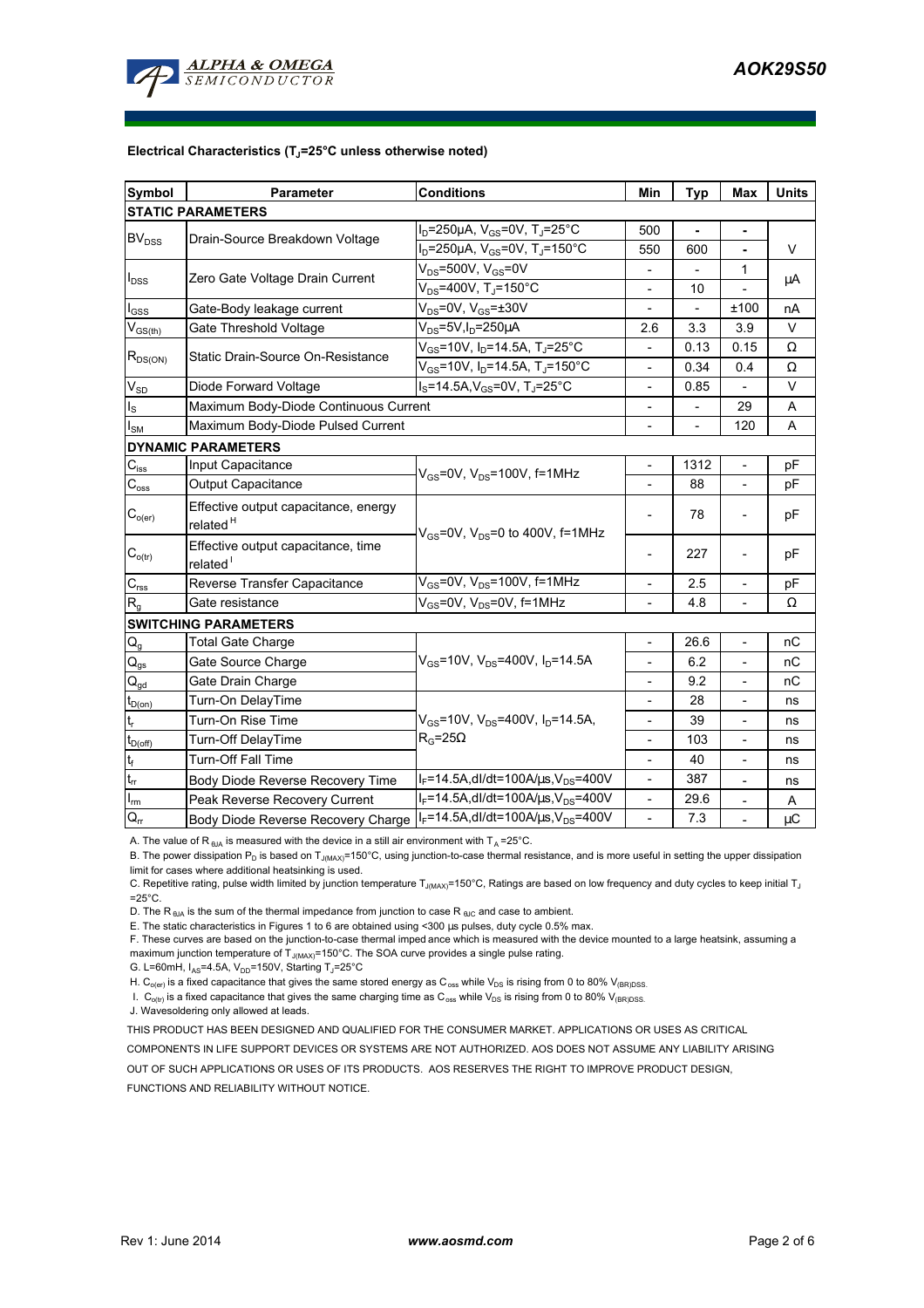

**ALPHA & OMEGA** SEMICONDUCTOR

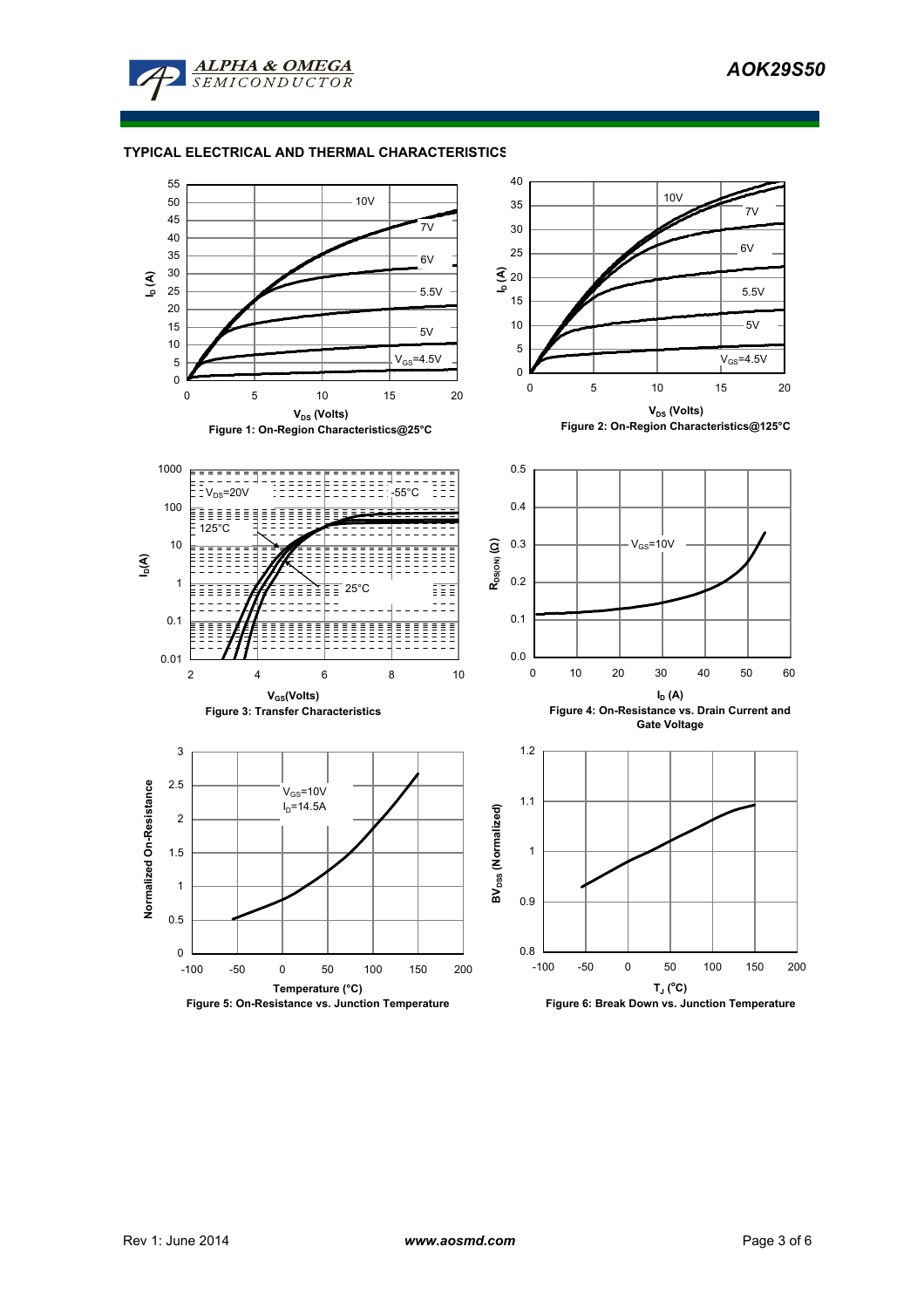

# **TYPICAL ELECTRICAL AND THERMAL CHARACTERISTICS**











1

10

100

**Capacitance (pF)**

Capacitance (pF)

1000

10000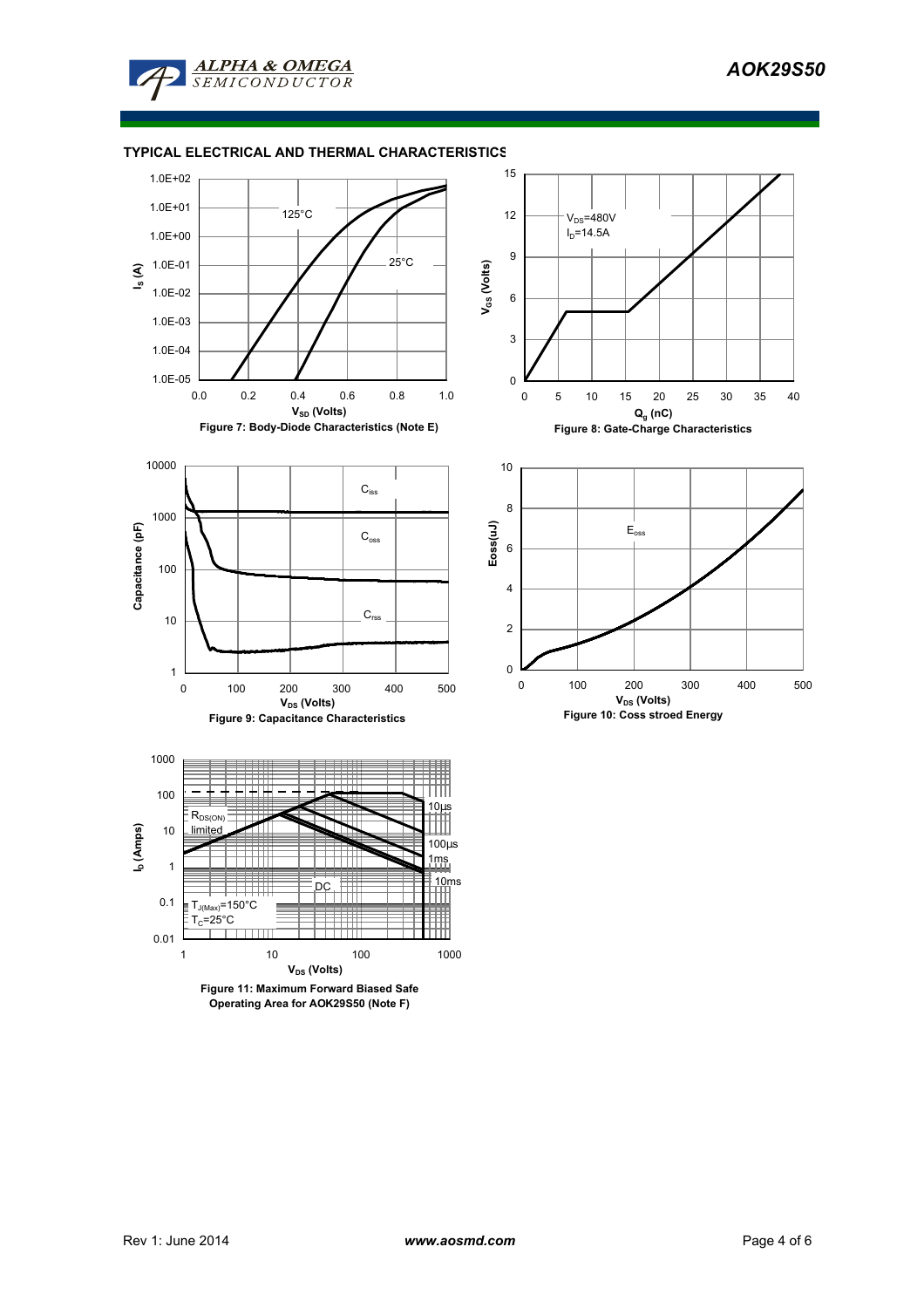

# **TYPICAL ELECTRICAL AND THERMAL CHARACTERISTICS**



**Figure 14: Normalized Maximum Transient Thermal Impedance for AOK29S50 (Note F)**